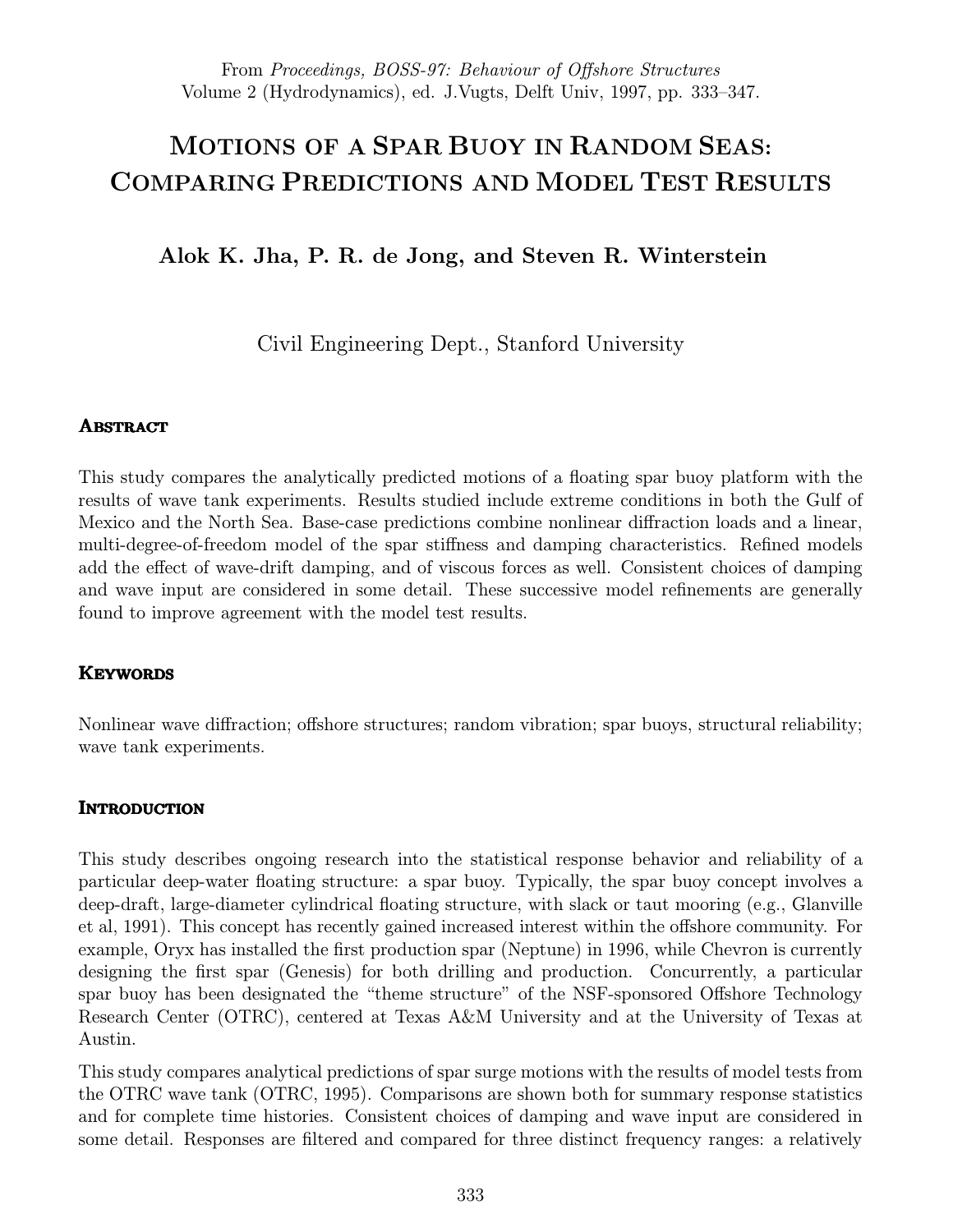

Figure 1: Elevation view of spar platform.

Figure 2: Degrees of freedom for spar.

high-frequency contribution due to first-order wave energy, a low-frequency contribution due to pitch, and a still lower frequency contribution due to surge. Model tests are studied for extreme (100-year) conditions in both the Gulf of Mexico and the North Sea.

Results from analytical models are shown here over a range of increasing modelling detail. The base case includes nonlinear diffraction forces and a linear, multi-degree-of-freedom structural model. Refinements on this include the addition of wave drift damping, and then of viscous forces as well. These successively more detailed models are generally found to yield improved agreement with model test results. The analytical predictions also show the ability to capture another notable feature of the spar model tests; namely, the apparent "mode-swapping," between the spar response in pitch and surge modes, during the hour-long tests.

# Spar Buoy Characteristics

Figure 1 shows the prototype dimensions of the spar buoy under study. Note its relatively deep draft  $(H=198.2m)$ , particularly with respect to its diameter  $(D=40.5m)$ . For prediction purposes the spar buoy hull is assumed rigid, and its mooring lines are modelled as a set of massless, linear springs. To predict the spar's motions in the along-wave direction, we adopt a 2DOF model that includes the surge motion  $x_1(t)$  and pitch rotation  $x_5(t)$  at the mean water level\* (Figure 2). At an elevation z above this level, the corresponding along-wave displacement of the rigid spar is predicted simply as  $x_1(t) + z \cdot x_5(t)$ . In particular, we apply this result here with  $z=54.8$ m, to compare with video-recorded surge motions at this elevation during the wave tests (OTRC, 1995).

# Mode Shapes and Periods

Assuming small deformations, the  $2\times 2$  stiffness and mass matrices can be constructed from geometrical considerations (Jha, 1997). This mass matrix includes added mass terms, reflecting first-order

<sup>\*</sup>Note that we retain the common convention that numbers surge and pitch DOFs as "1" and "5" respectively, although no other DOFs are included here.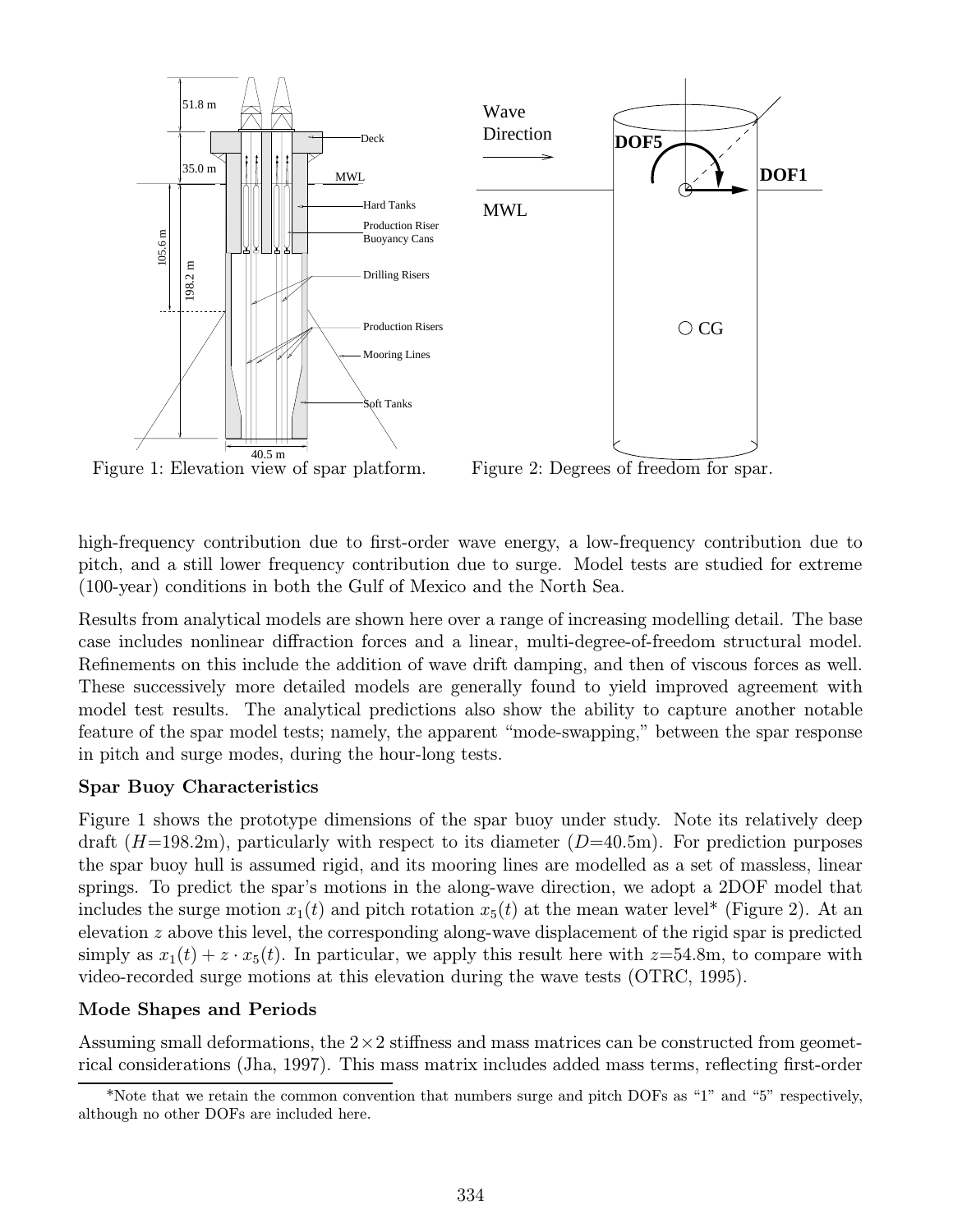wave radiation effects. The resulting mode shapes and natural frequencies are

$$
f_1 = \frac{1}{330} [\text{Hz}], \phi_1 = [1 \ 0]^T; \qquad f_5 = \frac{1}{70} [\text{Hz}], \phi_5 = [100 \ 1]^T
$$
 (1)

These modal frequencies agree well with the natural periods,  $T_1=330$ s and  $T_5=67$ s, estimated from free-decay tests of the spar (OTRC, 1995). Note that this lower-frequency mode involves a pure translation, while the higher-frequency mode reflects a pure rotation about an axis located at depth 100m below the MWL. (Equivalently, Eq. 1 implies that a small rotation  $x_5$  [rad] is accompanied by a translation of  $x_1=100x_5$  [m] at the MWL.) These modes directly reflect the translational and rotational stiffnesses, respectively, of the spar's mooring system.

#### Qualitative Results and Consistent Damping Estimates

We consider here the spar model tests that reflect extreme, roughly 100-year wave conditions. We also focus on tests that apply wave loads only, neglecting other tests that include simultaneous current and/or wind loads. This leaves us with three model tests, each lasting 1 hour (all time and length units here reflect prototype scale). Two of the three are separate realizations of 100-year Gulf of Mexico seastates, while the third models 100-year North Sea conditions. We refer here to these seastates as "GOM1", "GOM2", and "NS". (In OTRC internal reporting, these tests are respectively denoted "aran3", "aran4", and "aran5". To date, only "aran3" has received systematic study by OTRC investigators; e.g., Ran et al, 1996, Weggel and Roesset, 1996).

#### Wave Measurements and Characteristics

A reference, "undisturbed" wave elevation history has been measured during the OTRC tests by a probe located 125m (prototype scale) from the spar, in a direction perpendicular to the wave direction. The spectra of these waves are found to be relatively well-fit by JONSWAP spectral shapes with  $\gamma=2$ ; the significant wave height and peak period values are estimated as  $H_s=14.1\text{m}$ and  $T_p=14.1$ s for the Gulf of Mexico seastates, and  $H_s=14.8$ m and  $T_p=16.1$ s for the North Sea test (Jha, 1997). Note however that our response predictions use the observed wave histories from the tests, and not the simulated input from a theoretical wave spectral model.

## Response Measurements and Characteristics

Figure 3 shows the power spectrum of the spar displacement, measured at height  $z=54.8$ m above MWL, during the GOM1 test. Note its two low-frequency modes, at around  $f_1=1/330$  and  $f_5=1/70$ Hz, reflecting motions induced by surge and pitch resonance. As Figure 3 shows, we use bandpass filters here to separate the observed surge component  $(0-.006 \text{ Hz})$ , pitch component  $(.006-.03 \text{ Hz})$ , and remaining wave frequency component (above .03 Hz). This gives rms response contributions of  $\sigma_{surge}=3.4$ m,  $\sigma_{pitch}=4.0$ m, and  $\sigma_{wave}=2.5$ m. Thus a linear force model, which predicts energy only at the wave frequencies, would capture only a small portion of the response rms. It would also completely fail to predict the mean response, here found to be 4.9m. The other tests offer similar results. This shows the need for models of nonlinear forces—diffraction, drag or both—to explain not only the mean offset but also the amplitude of slow-drift oscillations for the spar. The effects of both nonlinear diffraction and drag loads are considered below.

Figure 4 shows the corresponding time history of the response during the GOM1 test. Both the total response and its filtered components are shown. Consistent with its power spectrum in Figure 3, the response indeed displays three distinct time scales. What Figure 3 fails to reveal, however, is that the relative contribution of the different frequency components does not remain constant over time. For the GOM1 test, the observed response changes qualitatively at around  $t=1500$ s, when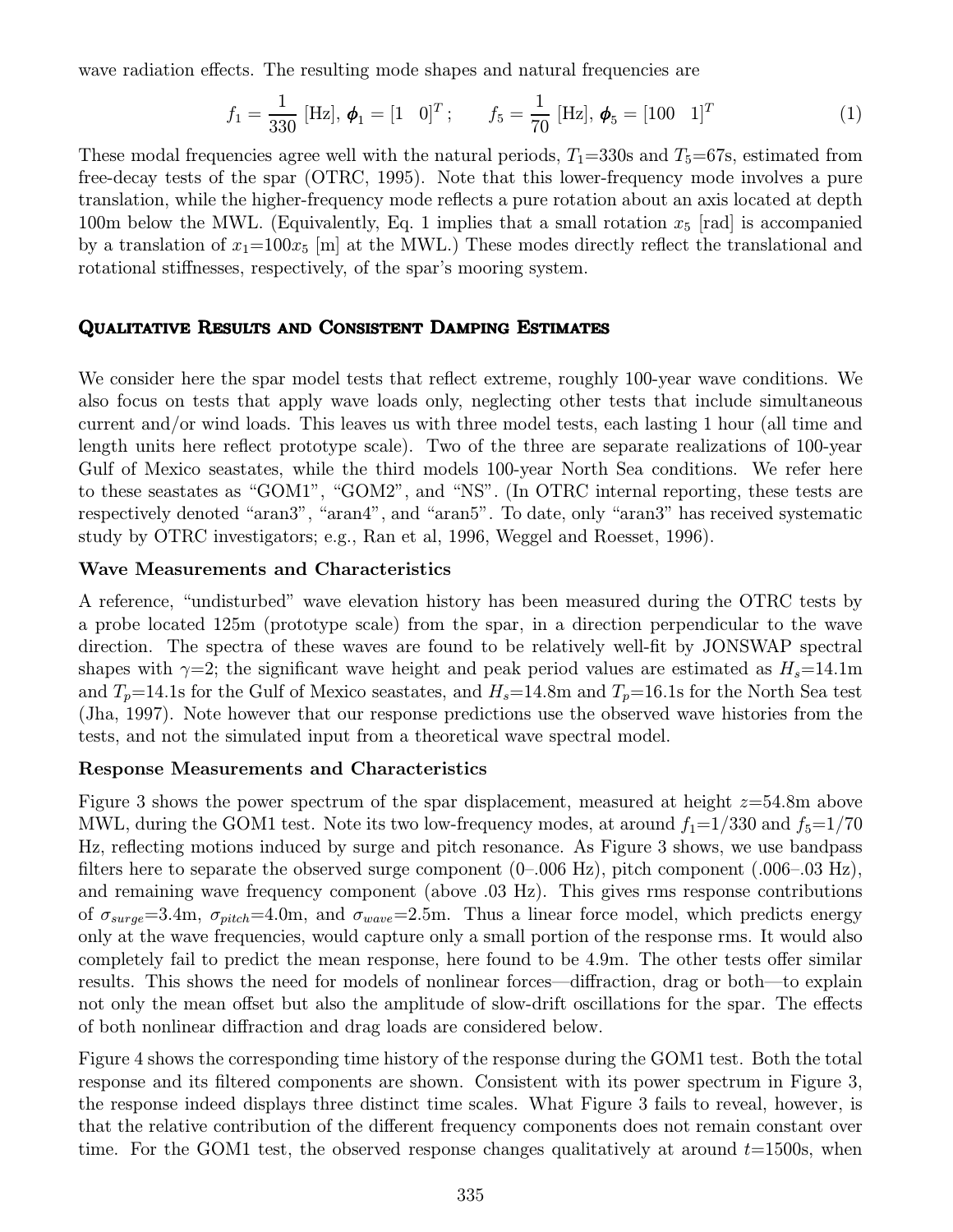

Figure 3: Spectrum of measured surge displacements at 54.8m elevation above MWL for GOM1 seastate

the surge component begins to contribute significantly. The other tests show somewhat similar shifts between the energy in surge and pitch modes—although this "mode swapping" is observed at different times, and for different durations, in different tests. The wave input histories show no such episodic nature. This reflects a further modelling challenge: can analytical models predict not only the correct average frequency content (e.g., the spectrum in Figure 3), but also timedomain behavior consistent with Figure 4? Clearly, this time-domain evolution of surge and pitch components depends directly on (1) their initial conditions at the beginning of the test recording and (2) the damping values assigned to these modes. We therefore discuss these issues, particularly damping estimation, in some detail.

# Estimating Initial Conditions

In the experiments, spar motions were recorded after about 15 minutes (prototype scale), when the wave tank conditions were deemed to have achieved steady-state conditions. Thus, the assumption of at-rest initial conditions would corrupt our predictions, more so in the surge mode which contains relatively few cycles over the hour-long test. To avoid this, our predictions use initial conditions consistent with the tests; i.e., for each test we filter the observed motions to estimate surge and pitch components (e.g., Figure 4). The initial values/velocities of these components are then used to start our slow-drift motion predictions (Jha, 1997).

# Estimating Surge and Pitch Damping

Because the tests include relatively few cycles of lightly damped motion, it is challenging to form precise damping estimates from them. We focus here on frequency-domain damping estimates, using response spectra from the various tests (e.g., Figure 3). One may, for example, select dampings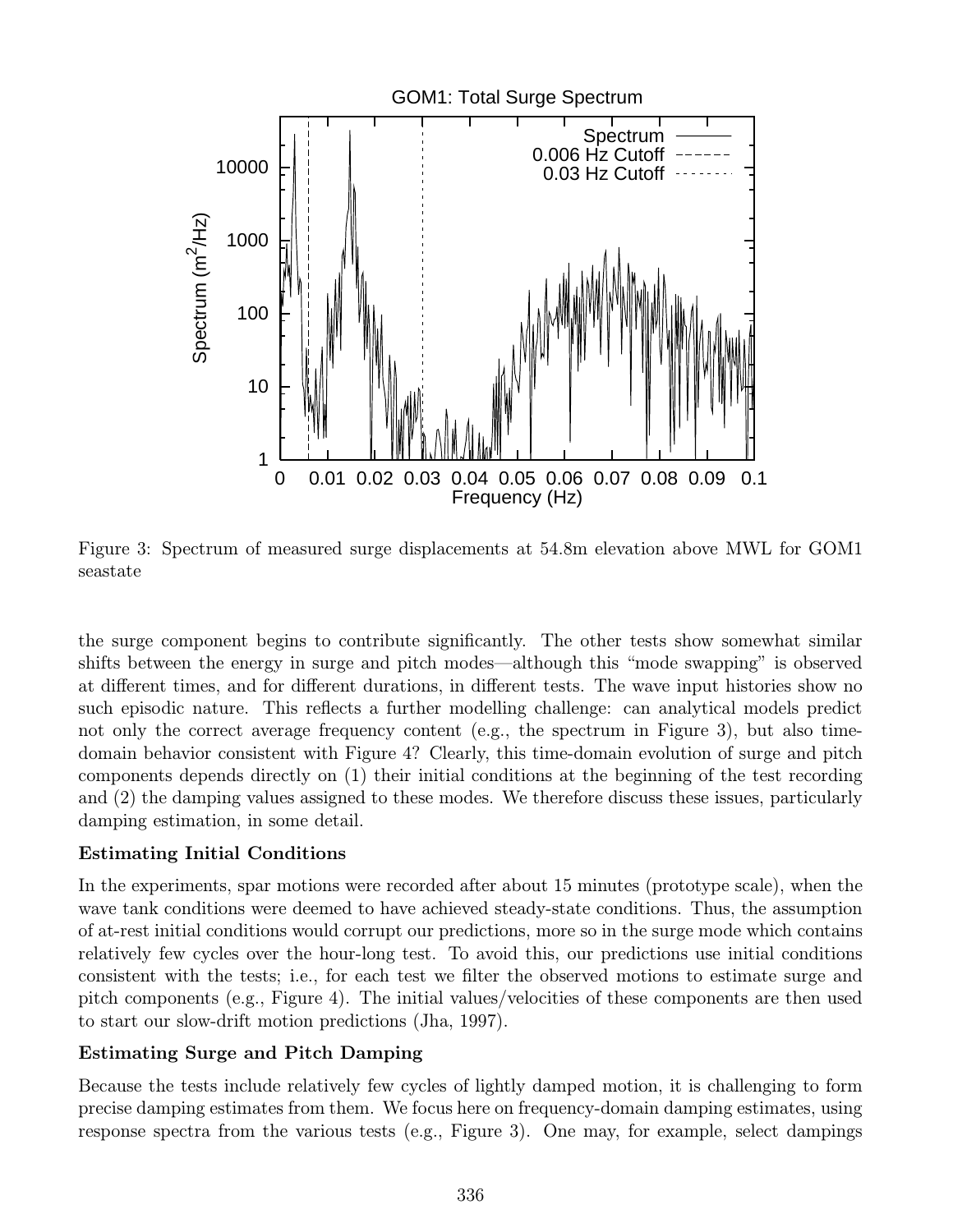

Figure 4: Total measured horizontal displacement and its filtered surge, pitch and wave-frequency components for GOM1 seastate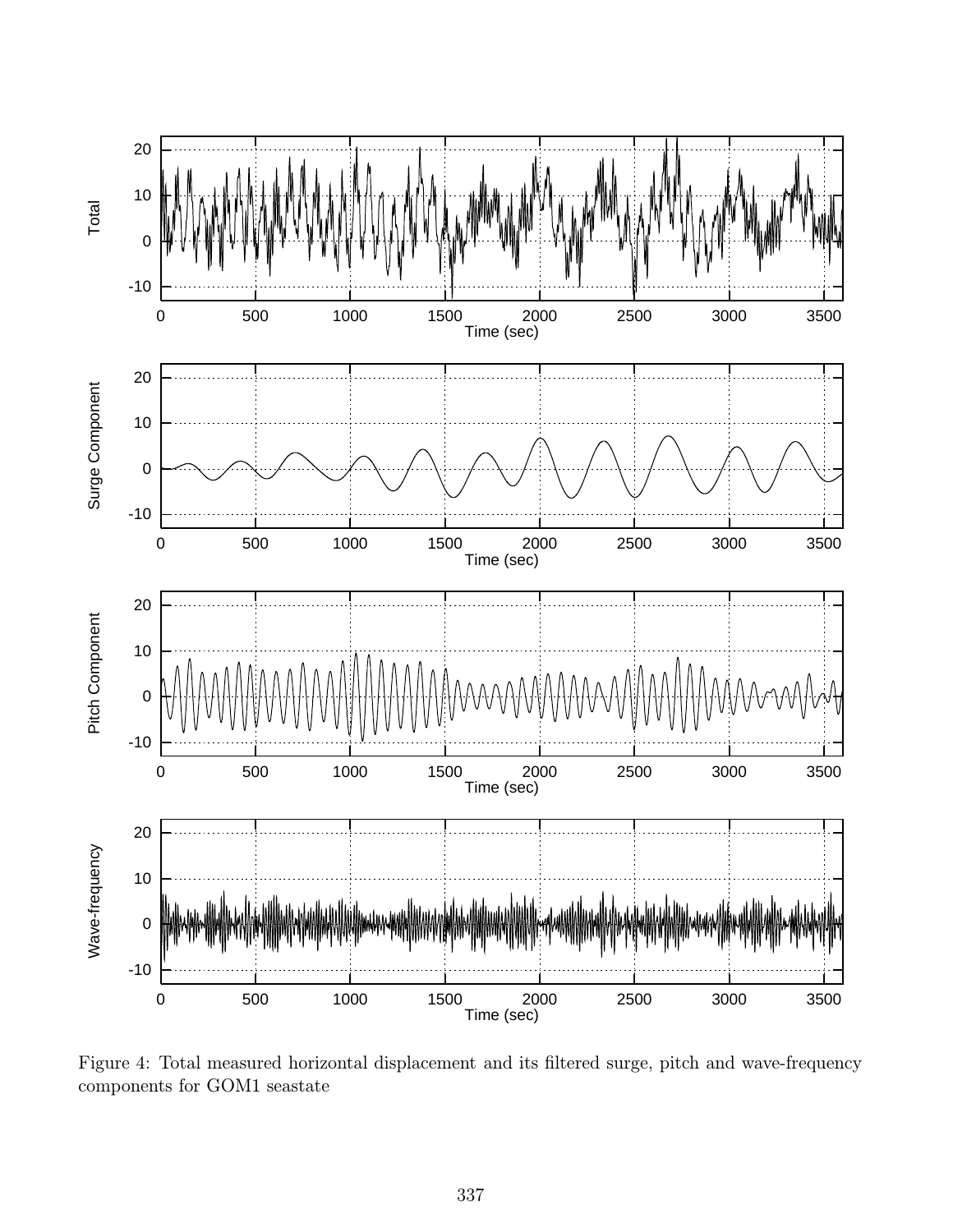$\zeta_i$  so that our analytical model predicts the correct *area* under each of these observed spectral modes (i.e., the variances  $\sigma_{surface}^2$  and  $\sigma_{pitch}^2$ ). A danger in this approach is that it may mask a<br>force modelling error (e.g. U.d. 1004). For example, if predicted forces are expressimated we force modelling error (e.g., Ude, 1994). For example, if predicted forces are overestimated we may overestimate damping in an effort to compensate. Thus, we instead seek damping values to preserve the observed spectral shape—the rms values  $\sigma_{surge}$  and  $\sigma_{pitch}$  are reserved to test the model's adequacy. One such measure of spectral shape is the half-power bandwidth, at which the response spectrum decays to half its peak value. By setting this bandwidth to its approximate value from theory— $f_{HP}=\pm \zeta_i f_i$  to either side of the natural frequency  $f_i$ —one can estimate the damping  $\zeta_i$  from an observed power spectrum. For example, if the spar buoy has damping  $\zeta_1 = .05$  at the surge frequency  $f_1=1/330$ , we find  $f_{HP}=1/6600$  Hz. Unfortunately, from a T=1-hour history, our finest frequency resolution is  $df=1/T=1/3600$  Hz—too coarse to resolve the half-power bandwidth, even if no frequency-averaging is applied to the observed spectrum.

We are therefore led to consider the average shape of the response spectrum across frequencies, as measured by the unitless bandwidth measure  $\delta$  (Vanmarcke, 1972):

$$
\delta = \sqrt{1 - \lambda_1^2 / (\lambda_0 \lambda_2)}; \quad \lambda_n = \int f^n S_x(f) df \tag{2}
$$

Note that in general, any parameter of the form  $\delta_n = [1 - \lambda_n^2/(\lambda_0 \lambda_{2n})]^{1/2}$  could be used to reflect bendwidth.  $\delta_n > 0$  as the bandwidth parameter Perhaps the most widely used is  $\delta_n > \alpha$  in modelling bandwidth:  $\delta_n \to 0$  as the bandwidth narrows. Perhaps the most widely used is  $\delta_2$ , e.g, in modelling peaks of a Gaussian process. We use  $\delta$  with  $n=1$  here, as its lower spectral moments are less sensitive to high-frequency spectral content. We apply Eq. 2 twice, over the frequency ranges of surge (0–.006 Hz) and pitch (.006–.03 Hz) components, to find separate  $\delta$  values that characterize their respective modal bandwidths.

For a 1DOF system under broad-band loads,  $\delta$  can be related directly to the damping level (Vanmarcke, 1972, Ude and Winterstein, 1996). To form estimates consistent with our 2DOF model, however, we select damping ratios  $\zeta_1$  and  $\zeta_5$  so that our predicted response shows the same  $\delta$  values, in both the surge and pitch frequency ranges, as found from the observed responses. This is an iterative process, which must be performed for each choice of (1) seastate and (2) predictive response model. We differentiate here between 2 seastates (GOM1 and GOM2 versus NS), and among 4 predictive models. These models are described below, together with the  $2 \times 4$  values of modal dampings that result. In each case, a corresponding damping matrix  $C$  is inferred from the mass matrix and the matrix  $\Phi$  of modal shapes:  $C=M\Phi Q\Phi^{-1}$  in terms of  $Q=\text{diag}(4\pi\zeta_i f_i)$ .

#### Predictive Models of Forces and Damping

Our first, base-case model applies diffraction forces only (the "DF" model). Linear diffraction gives first-order transfer functions  $F_1^{(1)}(\omega_k)$  and  $F_5^{(1)}(\omega_k)$ , the (complex) amplitude of surge force and pitch moment due to a unit-amplitude wave at frequency  $\omega_k$ . A corresponding second-order diffraction analysis gives  $F_1^{(2)}(\omega_k, \omega_j)$  and  $F_5^{(2)}(\omega_k, \omega_j)$ , the surge and pitch excitation amplitudes at the difference frequency  $\omega_k - \omega_j$  due to pairs of incident waves at frequencies  $\omega_k$  and  $\omega_j$  (Kim and Yue, 1989; Kim and Yue, 1991). These subharmonic excitations drive the surge and pitch resonant motions, which dominate the spar response (e.g., Figure 3). Note that these diffraction forces assume as input not the undisturbed total wave elevation/potential but rather its first-order component. Here we use new methods (Winterstein and Jha, 1997) to identify the underlying first-order contribution to the observed undisturbed wave.

For this model, the damping matrix  $C$  gives the major source of damping. For example, Table 1 shows that this DF model requires the damping ratios  $\zeta_1=4.5\%$  and  $\zeta_5=1.6\%$  to match the spectral bandwidths estimated from the 2 GOM tests. In this (and other cases) the single NS test suggests rather lighter damping; indeed, an effectively zero value of pitch damping is not always able to give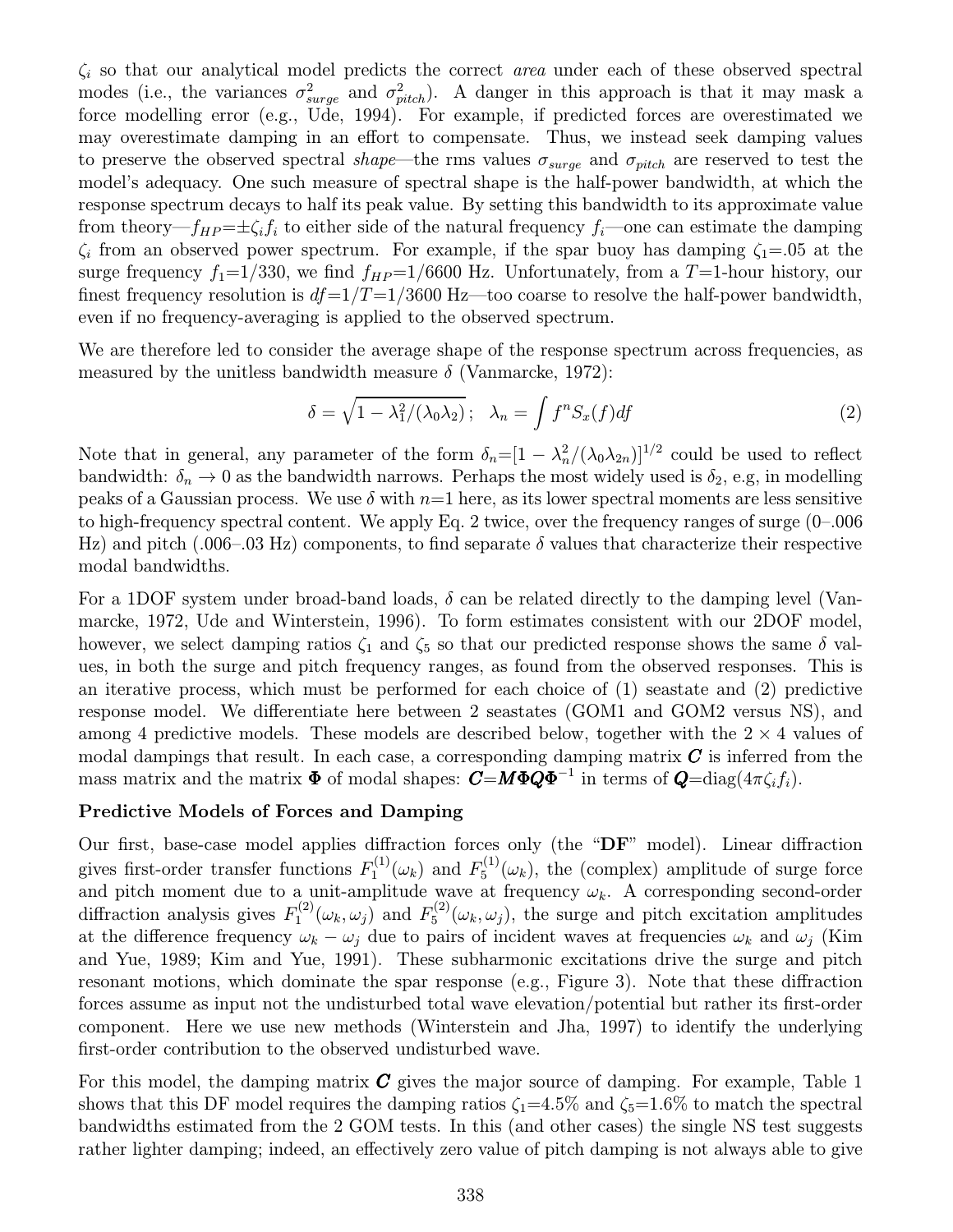| Model        | Description                             | <b>GOM</b> |      | <b>NS</b> |      |
|--------------|-----------------------------------------|------------|------|-----------|------|
|              |                                         | $\zeta_1$  | 55   |           |      |
| DF           | Base-case model with diffraction forces | 4.5        | 1.6  | 1.7       | .001 |
| DF/WDD       | DF model plus wave-drift damping        | 3.3        | 0.6  | .001      | .001 |
| DF/WDD/VF(u) | $DF/WDD$ model plus viscous forces from | 4.0        | 0.5  | 2.5       | .001 |
|              | undisturbed waves                       |            |      |           |      |
| DF/WDD/VF(d) | DF/WDD model plus viscous forces from   | 6.5        | .001 | $0.1\,$   | .001 |
|              | disturbed waves                         |            |      |           |      |

Table 1: Description of 4 models, and consistent damping ratios  $\zeta_1$  and  $\zeta_5$  in surge and pitch.

as narrow a spectral bandwidth as observed. Note, however, that the NS test includes only a single hour, making narrow bandwidths more difficult to estimate than over the combined, two hours of GOM tests.

Our second model  $(DF/WDD)$  includes both diffraction forces and wave-drift damping. This damping force is proportional both to the structural velocity and to the square of the wave amplitude. The resulting nonlinear damping will tend to offset large slow drift forces, and perhaps reduce the extreme peaks of the surge response. We may expect that once wave drift damping is added, we require lower values of the additional modal damping  $\zeta_i$  than in the DF model. Table 1 shows that this is indeed the case.

Finally, we also implement two models that include viscous drag forces as well as diffraction effects. These differ only in their choice of wave input: one uses the undisturbed waves, while the other uses the disturbed waves near the spar, inferred from its reported heave motions and the air-gap (structure-to-wave distance) measurements. Both models use the Morison's drag term with  $C_D=0.6$ , and Wheeler stretching (Wheeler, 1970) to integrate effects from the spar bottom to the free surface. They also both use the absolute fluid velocity; relative velocity effects are assumed reflected through damping terms.

# Numerical Results

# Wave-Frequency Response

We first compare the wave-frequency portions of the predicted and observed spar responses. These observed portions are found by applying a high-pass filter, with a low-frequency cutoff of .03 Hz., to the measured displacement histories. Figure 5 shows that these predictions fairly accurately predict not only the qualitative response behavior, but also its detailed cycle-by-cycle evolution in all three tests. This suggests that our models accurately reflect first-order wave forces, and the mass properties of the spar. (Because slow-drift forces and damping do not affect this wave-frequency response, all four of our models predict roughly the same histories in Figure 5. Thus, for clarity Figure 5 shows predictions only for the simplest (DF) model.)

# Slow Drift Response

Figure 6 compares the predicted and observed moments of the slow-drift response. Results are shown for the rms values  $\sigma_1$  and  $\sigma_5$ , corresponding to frequency ranges (0–.006 Hz) and (.006–.03 Hz), and for the total mean offset (which cannot be split directly into surge and pitch contributions).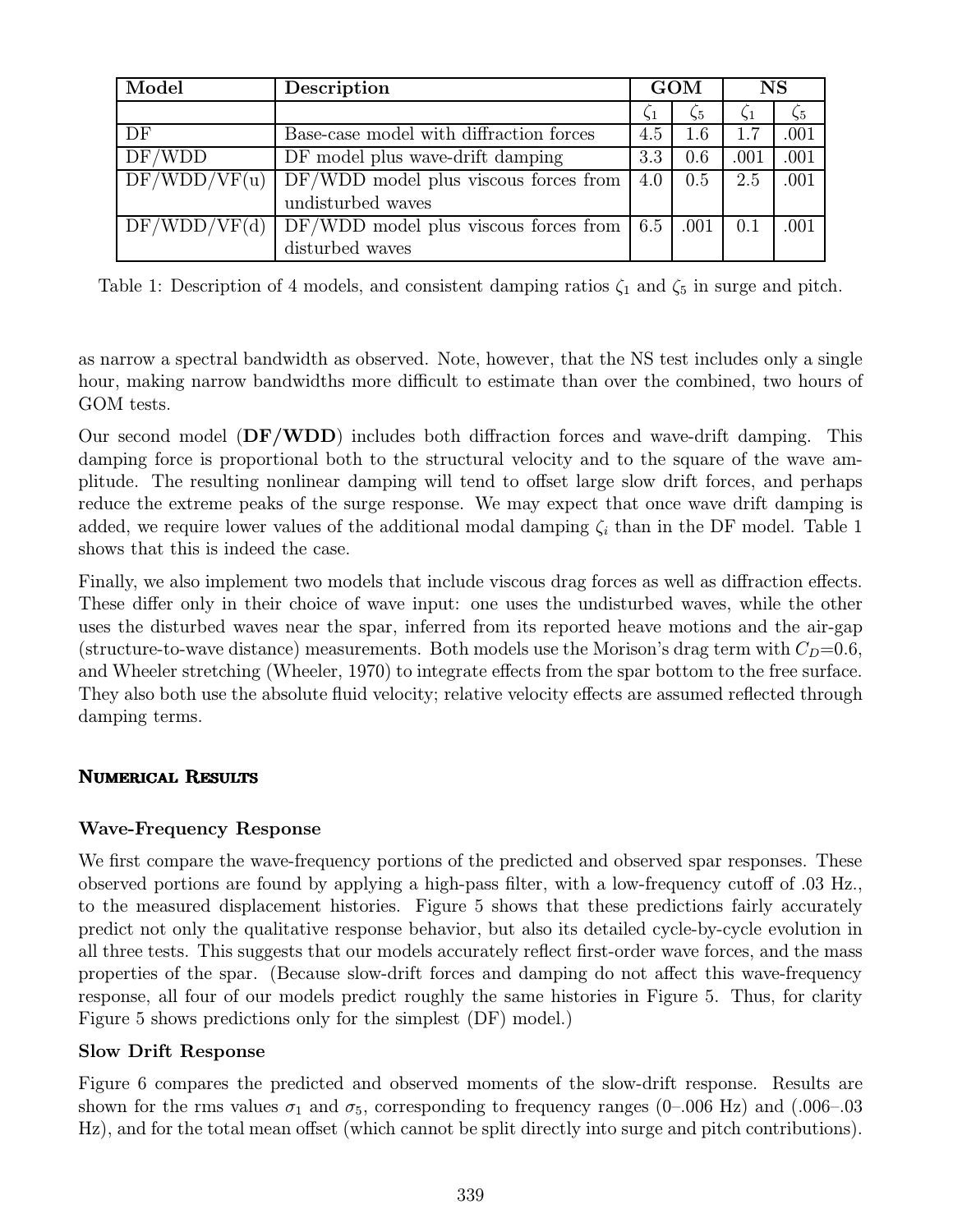

Figure 5: Predicted vs. observed first-order response histories for the three tests. For clarity we show only 500-second portions of each test, selected to include the absolute maximum observed response.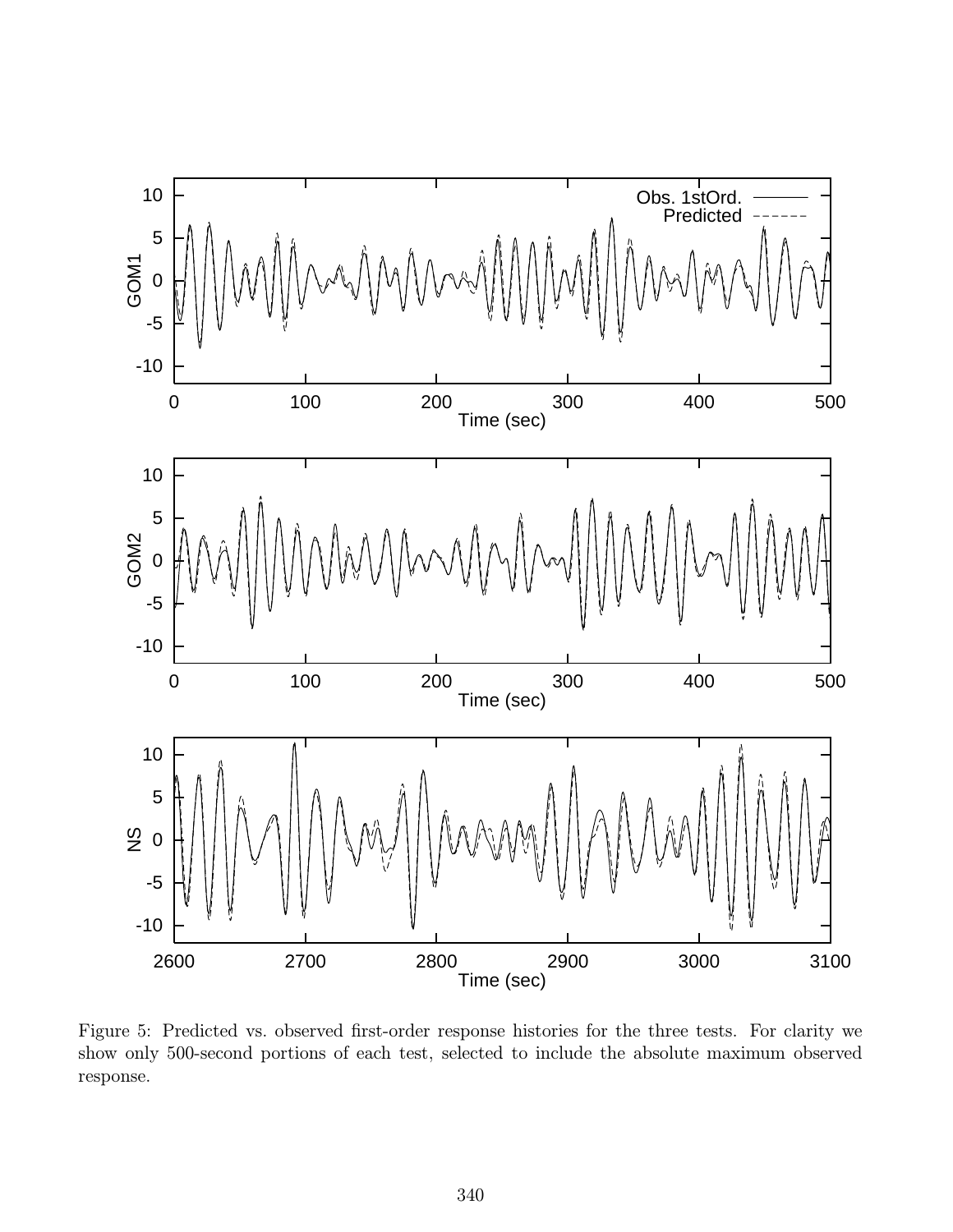

Figure 6: Predicted response mean and standard deviations vs measured results in the three tests. Standard deviations are shown for both surge and pitch frequency components.

In each case the predicted values from all 4 models are plotted against the observed value from that test. Because there are 3 tests, this results in  $4 \times 3=12$  data points per plot. A 45-degree line implying perfect agreement is also shown.

Focusing first on the diffraction-only (DF) model, we find it underpredicts both the mean and rms in all but one of the 9 observed values. (We return below to the anomalous case, which involves the pitch rms  $\sigma_5$  in the NS test.) Adding wave drift damping (DF/WDD) will not change the mean, and only weakly affects the rms predictions (again excluding the NS pitch case). This suggests the need for viscous forces, which contribute both an extra mean force (due to the asymmetric effect of wave stretching) and a slowly-varying drift force. As Figure 6 shows, the VF(u) and VF(d) models—which include viscous forces—generally give better predictions of both the mean and rms levels. Results with the disturbed wave  $(VF(d))$  generally give slightly higher responses—both in mean and rms—than those using the undisturbed wave  $(VF(u))$ . Neither the  $VF(u)$  nor  $VF(d)$ model seems systematically closer to the observations; however, both appear superior to models that exclude viscous forces altogether.

Returning to the anamolous pitch response in the NS test, note from Table 1 that our damping calibration effectively fails in this case. Although each of the 4 models was assigned only minimal pitch damping  $(\zeta_5=0.001)$ , all of these predict wider spectral bandwidths than that observed in the NS test. Thus the predictive models here are not "damping–tuned" to the tests as in the other cases—and the pattern of the 4 model predictions for  $\sigma_5$  in the NS case is somewhat arbitrary. As to why the bandwidth mismatch may occur, recall the increased effect of limited data in the NS case: here the bandwidth estimation uses only the 1 hour test, as opposed to the 2 pooled hours used to form the predictive model for both GOM seastates.

# Total Response Histories

Finally, we compare the observed and predicted 1-hour histories of the total spar displacement. Figures 7–9 show these histories for the 3 1-hour tests. All figures show the observed displacement history at the top, while 3 of the 4 corresponding predictions are shown beneath (the DF/WDD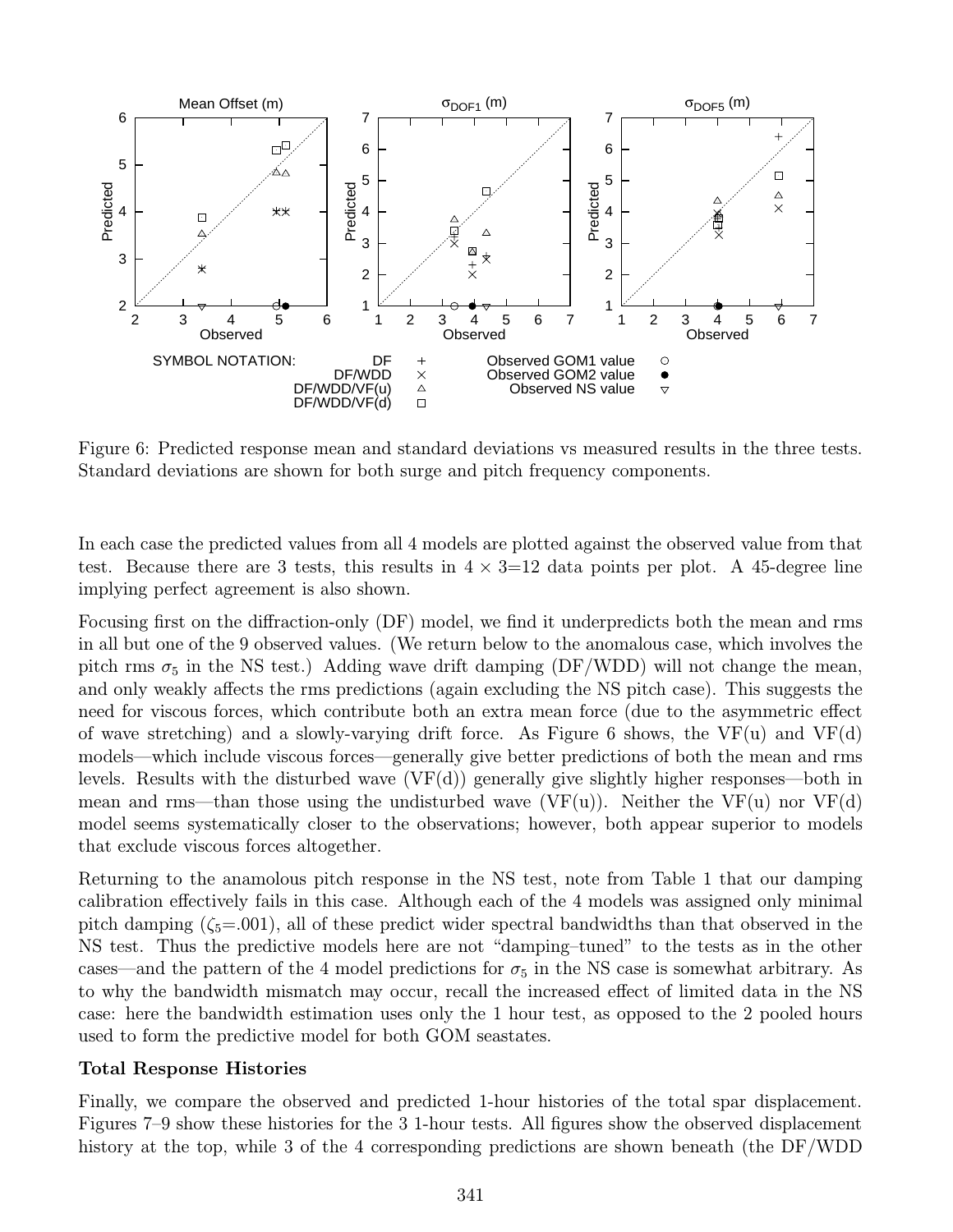model is omitted for clarity). Recall that our particular interest lies in predicting not only overall response statistics, but also the response evolution and potential mode-swapping (e.g., Figure 4 for the GOM1 case). Figure 7 repeats that case, and it is notable that all 3 predicted responses show a similar trend, toward greater surge response, in the second half of the GOM1 test. Note also that for extreme response events (e.g., observed response above 20m), all of the predictions show fairly good agreement. The greatest deviations, between the test and predictions, seem to occur over periods of relatively low response amplitude (e.g., times  $t=0-1000$ s, 1500–2300s).

Figure 8 shows similar tendencies for the GOM2 test. Again there is good qualitative agreement: both the tests and the predictions show a period of relatively little surge (at around  $t=700-2000$ s), followed by a marked surge increase through the rest of the hour. Large observed responses tend to coincide with high predicted values. The magnitude of these large responses is not as well predicted, however; predictions generally underestimate the response in the critical high-surge portion  $(t=2300-3600s)$ . In contrast, the same predictions often overestimate response in the earlier, lowsurge segment  $(t=700-2000s)$ . (This potential for mode swapping and compensating errors suggests the need here to compare observations and predictions through time history behavior, not merely through summary statistics in the time or frequency domain.)

Finally, Figure 9 shows NS test results. Again there is a transition, near the end of the test, which produces the largest amplitude responses (indeed, the largest offsets among the 3 tests). It is caused here, however, by an increase in the pitch as well as the surge component. Note that despite the potential damping mismatch in this case, the models follow this critical portion of high-amplitude pitch fairly well (from about  $t=2700$ s on). As in the GOM1 case, greater deviations between models and observations occur at earlier portions of the history, involving lower amplitude responses.

### Comparing Responses to Simulated and Observed Waves

The foregoing results show how well various models can predict the spar response in the OTRC tests, based on the corresponding observed wave input. Finally, we study briefly an associated question: are the observed response properties, such as mode swapping, also consistent with the response of the spar to idealized, Gaussian simulations of (first-order) random waves? If not, these observed properties may perhaps reflect special aspects of the wave input in the wave tank; e.g., the effect of its finite dimensions.

As earlier noted, both surge and pitch rms components of the observed spar motions vary notably over periods of roughly 20–30 minutes. We quantify this rms variation by (1) splitting the response into 20-minute segments; (2) calculating the rms values,  $\sigma_1...\sigma_n$ , in each of the *n* segments; and (3) forming the sample mean  $\overline{\sigma} = \sum_i \sigma_i/n$  and variance  $s_{\sigma}^2 = \sum_i (\sigma_i - \overline{\sigma})^2/(n-1)$ . We focus here on the two GOM tests, yielding 2 hours and hence  $n=6$  20-minute segments with associated rms values  $\sigma_1...\sigma_6$ . The resulting  $s_{\sigma}$  values are found to be

$$
s_{\sigma} = 1.22 \text{m (surge)}; \quad s_{\sigma} = 0.50 \text{m (pitch)}
$$
 (3)

For comparison we simulate† multiple 2-hour spar histories, and process each as we did the 2-hour test to find a corresponding  $s_{\sigma}$  estimate. These  $s_{\sigma}$  estimates from our simulations yield the following

<sup>†</sup>These simulations use the DF/WDD/VF(u) model, and first-order Gaussian waves are simulated from a JON-SWAP spectrum with  $H_s=14$ m,  $T_p=14$ s, and  $\gamma=2$ . The diffraction analysis internally applies second-order corrections to the (assumed) first-order wave input; hence the Gaussian model is consistent here. Drag forces for this model use the total undisturbed wave; for simplicity we use the Gaussian waves here as well. Alternatively, one may add second-order wave contributions to better approximate the total undisturbed wave.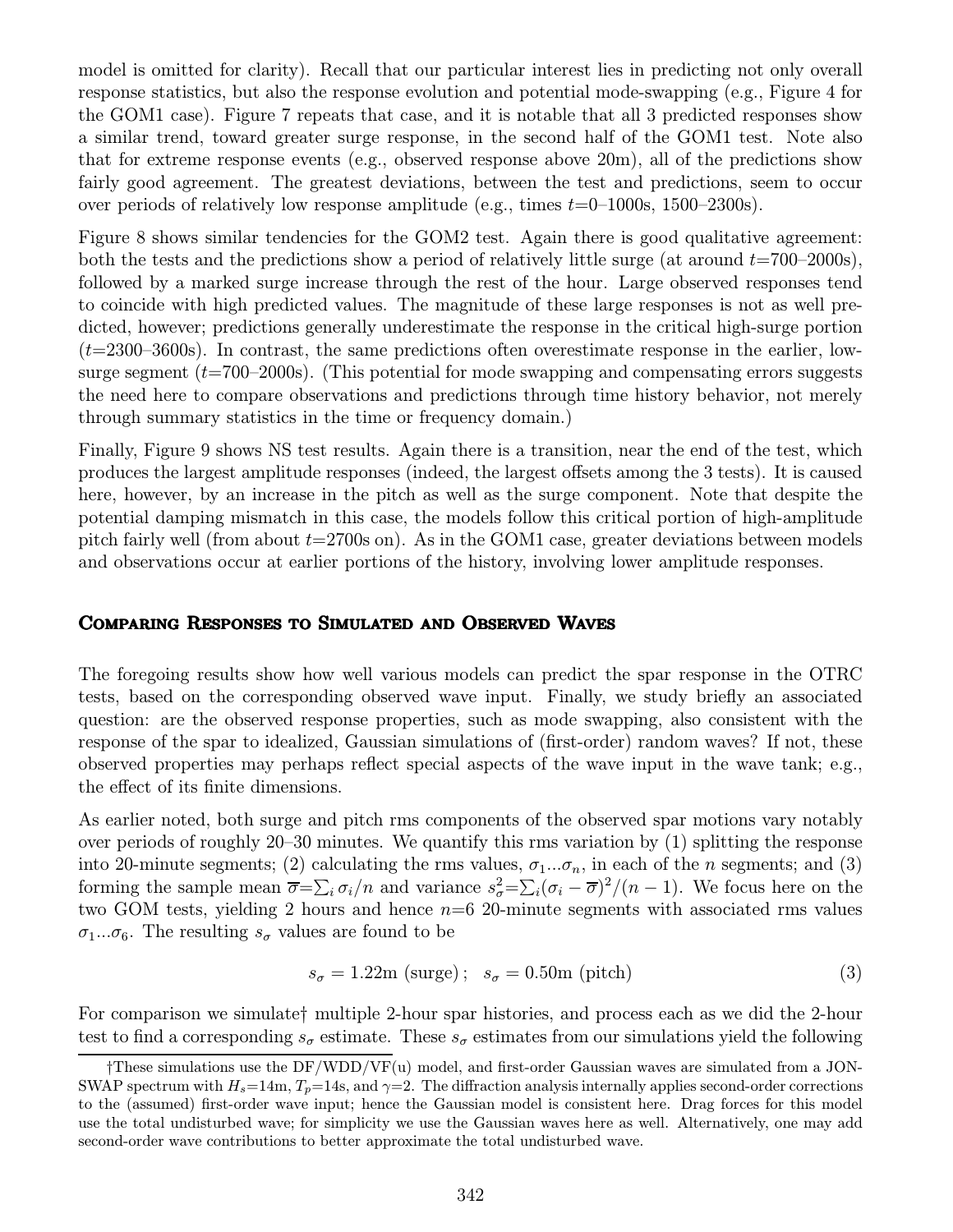mean  $E[s_{\sigma}]$  and standard deviation  $D[s_{\sigma}]:$ 

$$
E[s_{\sigma}] = 1.26m \text{ (surge)}; \quad E[s_{\sigma}] = 0.95m \text{ (pitch)} \tag{4}
$$

$$
D[s_{\sigma}] = 0.47 \text{m (surge)}; \quad D[s_{\sigma}] = 0.45 \text{m (pitch)}
$$
 (5)

Thus, while the observed modal rms values may seem highly variable, our simulations show similar or still greater variability (especially in pitch). Note also that the  $D(.)$  values here reflect variability in  $s_{\sigma}$  estimates from different T=2 hour segments. (If T increases, D(.) should decay like  $T^{-1/2}$ .) Because Eq. 3 uses 1  $T=2$  hour segment, these  $D(.)$  values suggest the following mean  $\pm 1$ -sigma intervals on the test estimates:  $s_{\sigma} = 1.22 \pm 0.47$  in surge and  $s_{\sigma} = 0.50 \pm 0.45$  in pitch. As even these relatively narrow, 1-sigma confidence intervals include the average simulation results (Eq. 4), it is difficult to find statistically significant differences between the tests and the simulations.

#### **CONCLUSIONS**

Four models have been established to predict the along-wave motions of a spar buoy in random seas. These have been implemented and compared with wave tank measurements of the spar displacement, at a reference elevation  $z=54.8$ m above the mean water level. Results are shown across 3 1-hour tests of 100-year extreme wave conditions. Specific methods and results include the following:

• In all of the tests, the main rms contribution comes from the resonant response in surge and pitch modes, at periods of roughly 330s and 70s respectively (e.g., Figure 3). This shows the need for models of nonlinear forces—diffraction, drag or both—to explain not only the mean offset but also the amplitude of slow-drift oscillations of the spar.

• The significant low-frequency resonant response also implies the need for accurate estimates of damping, in both the surge and pitch modes of the spar. We show how these modal dampings can be estimated from response spectral moments. The resulting dampings are "consistent" with the other features of the model; for example, the explicit addition of wave drift damping (WDD) is accompanied by lower levels of the remaining damping in the model (Table 1).

• The wave-frequency response has been found to be fairly well predicted across all 3 tests (Figure 5). This reflects the modelling adequacy of linear diffraction forces and the spar's mass properties. Regarding slow-drift response, models that include only diffraction forces generally underestimate both the mean and rms response levels (Figure 6). To address this, we introduce additional models that include viscous forces, based on either the undisturbed (far-field) wave or the actual disturbed wave in the presence of the spar. While it is difficult to conclude which of these is generally more accurate, both appear superior to models that exclude viscous forces altogether.

• The observed responses display considerable "mode-swapping" between surge and pitch modes (e.g., Figure 4). Figures 7–9 show that our predictive models, which use the observed wave and its underlying first-order components, can produce qualitatively similar behavior. They generally follow the observed trend, in all three tests, toward larger amplitude responses near the end of the hour. This trend manifests itself in the Gulf of Mexico tests by a late increase in surge-induced response (Figures 7–8), and in the North Sea test by enhanced pitch response as well (Figure 9).

• While the modal rms values in the tests appear rather variable, long simulations with Gaussian (first-order) waves show similar or still greater variability (Eqs. 3–5). From the limited 2-hour duration of GOM tests, it is difficult to find statistically significant differences between these tests and the simulations.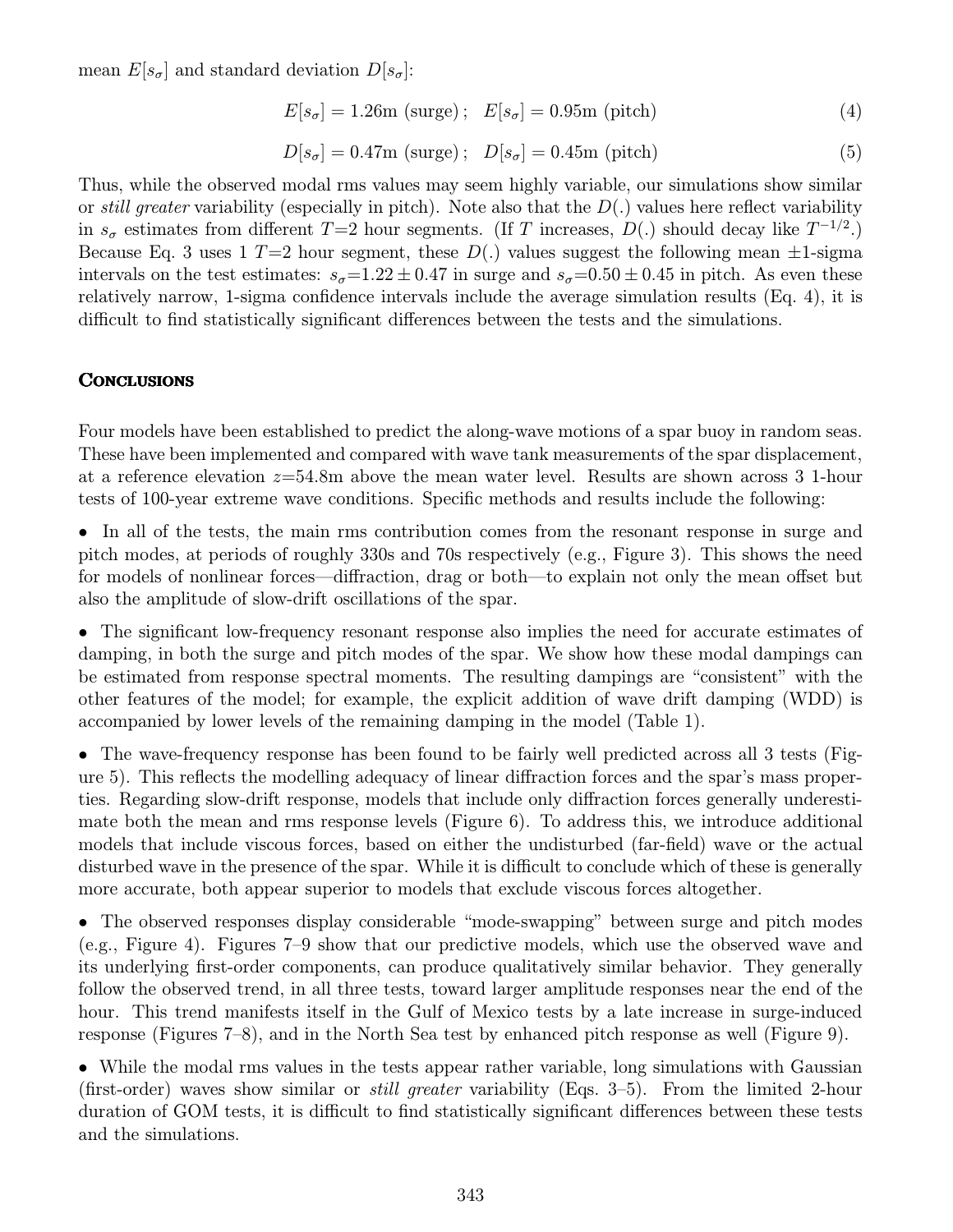### Acknowledgements

Support for this work has been provided by the National Science Foundation, through a grant from its Offshore Technology Research Center. We gratefully acknowledge the OTRC for their ongoing technical and financial support.

### **REFERENCES**

- Glanville, R.S., J.R. Pauling, J.E. Halkyard, and T.J. Lehtinen (1991). Analysis of the spar floating drilling production and storage. Proc., Offshore Tech. Conf., Houston, Paper OTC–6701, 57–68.
- Jha, A.K. (1997). Nonlinear stochastic models for ocean wave loads and responses of offshore structures and vessels, Ph.D. thesis, Civil Eng. Dept., Stanford University.
- Kim, M.H. and D.K.P. Yue (1989). The complete second-order diffraction solution for an axisymmetric body. Part 1: Monochromatic incident waves. *Journal of Fluid Mech.*, **200**, 235–264.
- OTRC, Vol. I. (1995). Spar model test: joint industry project, Final Report, Offshore Technology Research Center.
- Ran, Z., M.H. Kim, J.M. Niedzwecki, and R.P. Johnson (1996). Responses of a spar platform in random waves and currents (experiment vs. theory). Int. Journal of Offshore and Polar Eng.,  $6(1), 27-34.$
- Ude, T.C. (1994). Second-order load and response models for floating structures: probabilistic analysis and systemidentification, Ph.D. thesis, Civil Eng. Dept., Stanford University.
- Ude, T.C. and S.R. Winterstein (1996). Calibration of slow-drift motions using statistical moments of observed data. Proc., 6th Int. Conf. Offshore  $\mathcal B$  Polar Eng., Los Angeles.
- Vanmarcke, E. (1972). Properties of spectral moments with applications to random vibration. J. Engrg. Mech., ASCE, 98, .
- Weggel, D.C. and J.M. Roesset (1996). Second-order dynamic response of a large spar platform: numerical predictions versus experimental results. Proc., 15th Int. Conf. Offshore Mech. & Arctic Eng., Florence.
- Wheeler, J.D. (1970). Method for calculating forces produced by irregular waves. *Journal of Petroleum* Tech.,, 359–367.
- Winterstein, S.R. and A.K. Jha (1997). Random nonlinear ocean waves: a method to identify firstand second-order effects. J. Engrg. Mech., ASCE, Submitted for possible publication.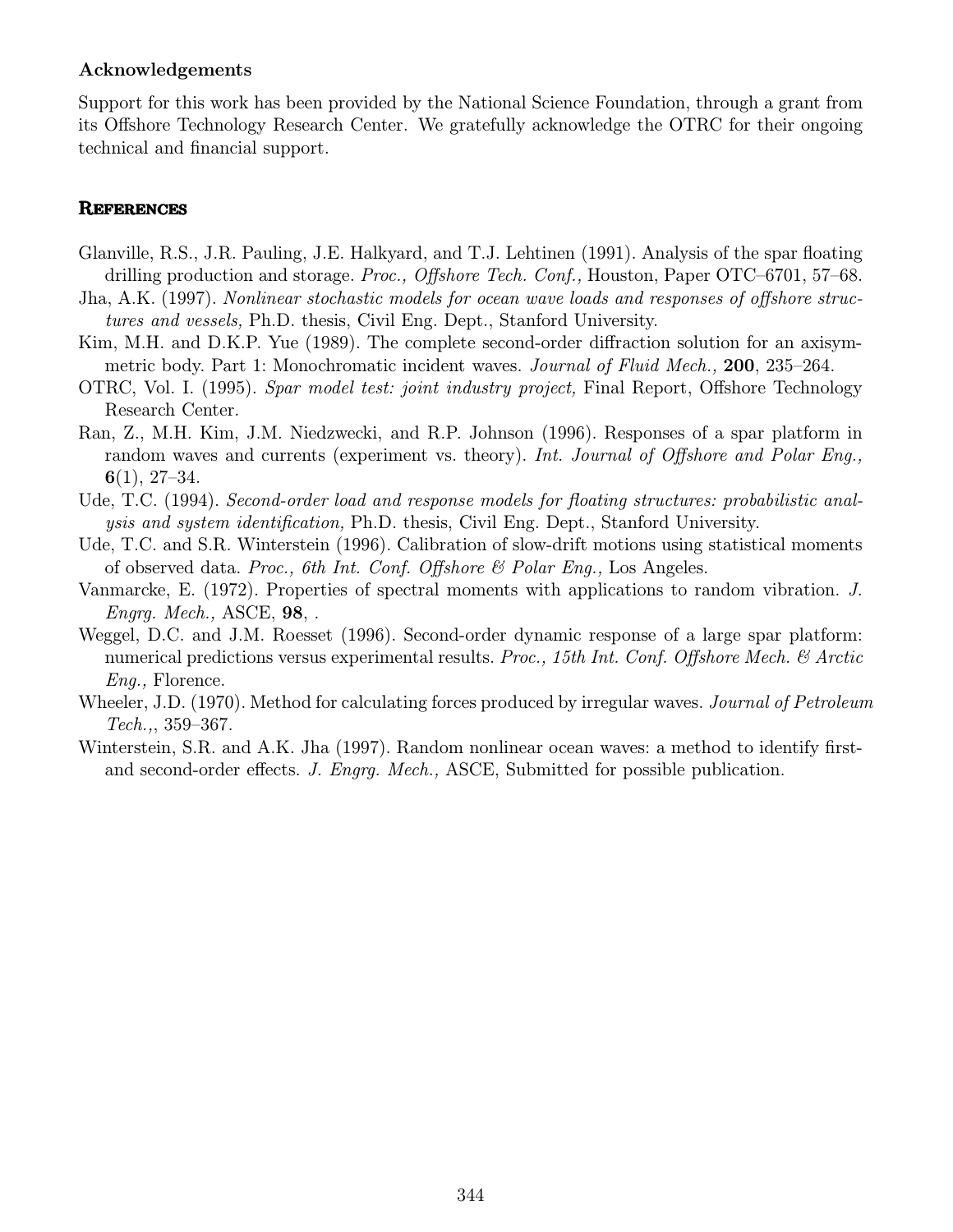

Figure 7: Combined (total) surge response time history for GOM1: prediction vs. measurement.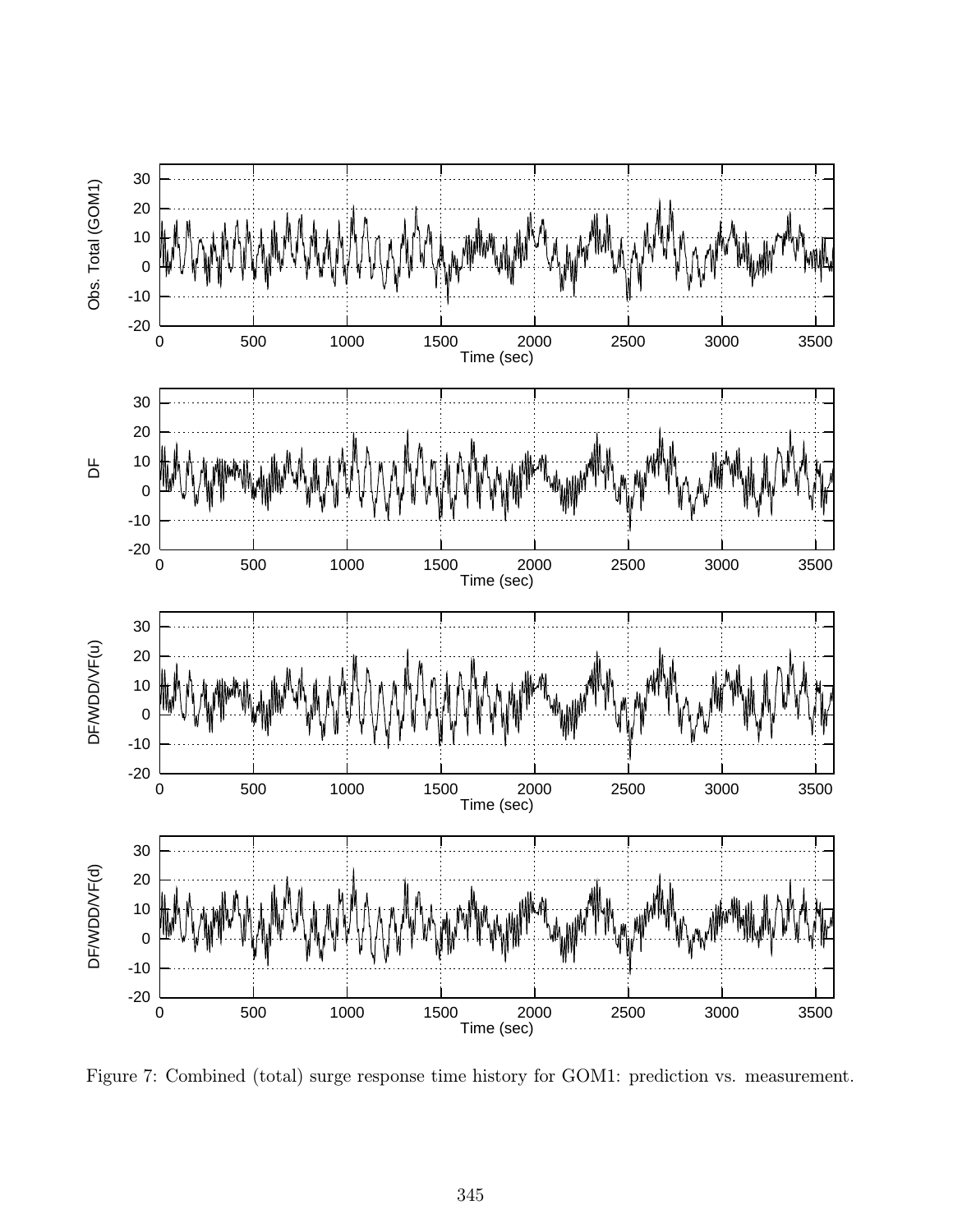

Figure 8: Combined (total) surge response time history for GOM2: prediction vs. measurement.